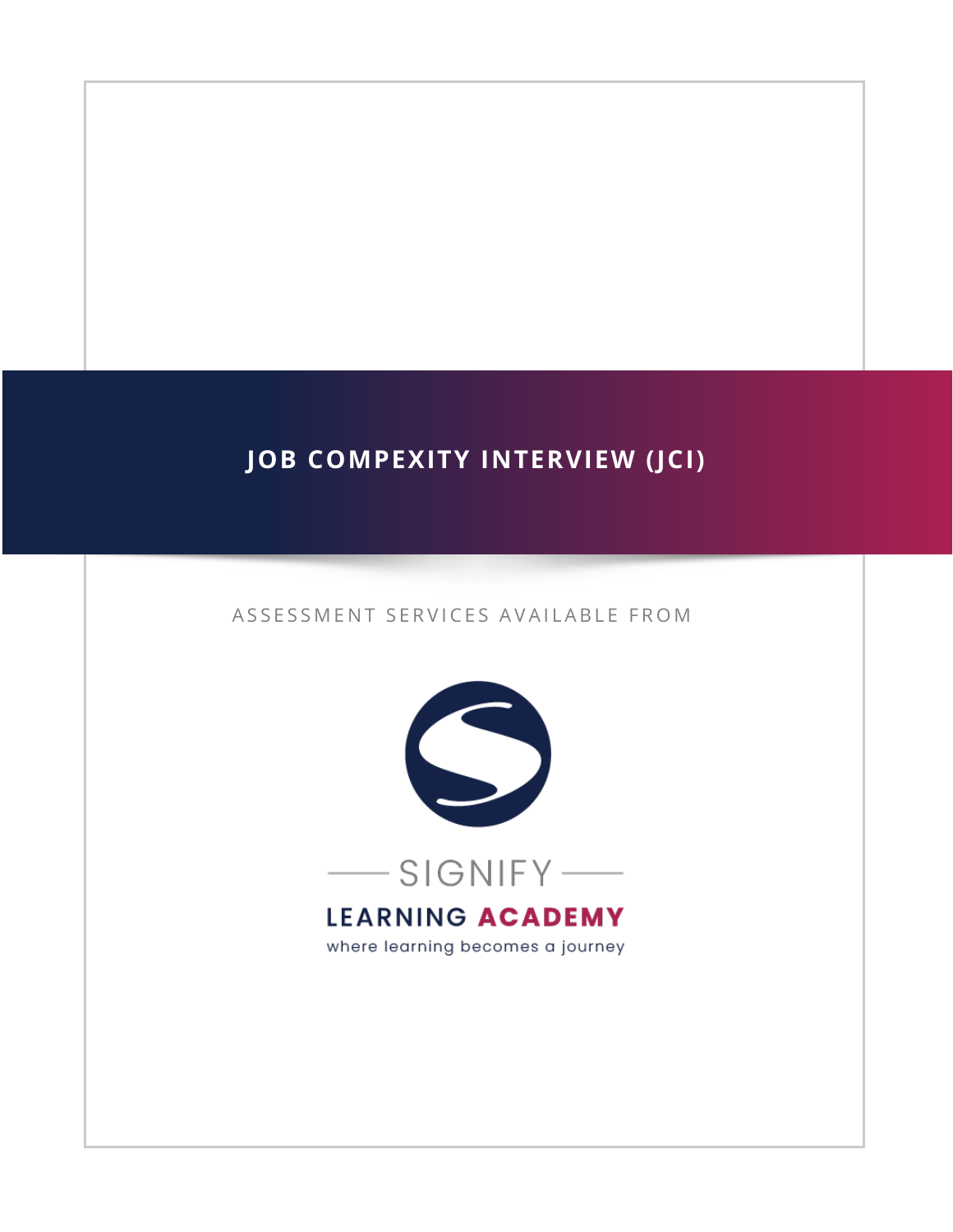## WHAT IS A **JOB COMPLEXITY INTERVIEW** (JCI)?

**JCI enables us to explore the relationship between people and their work. It will highlight any gaps between the individual's capability and the demands of the role they – i.e., are they in- or out of flow?**

JCI is primarily used as a career planning and development tool. It can also be used in succession planning and organisational development processes for recruitment and selection.

In this 90-minute, one-on-one interview process (in person or online), individuals receive an opportunity to explore their experience of work.

An employee can also reflect on their career, their aspirations, and the type of work that they find challenging and stimulating. This includes those elements of work that frustrate and unnerve them.

### EXPERIENCE OF WORK & EFFECTIVE DECISION-MAKING

Sometimes an individual's capabilities do not match the scope of their job responsibilities.

If an individual is asked to carry more extensive responsibilities than their capabilities allow, they are likely to:

- become stressed.
- deny the complexity of the work assigned.
- feel misused by the organisation.
- be unable to cope with the demands of the position.

In other cases, an individual's capabilities may exceed their job responsibilities.

These employees will derive less and less satisfaction from their work and look elsewhere to focus their energies.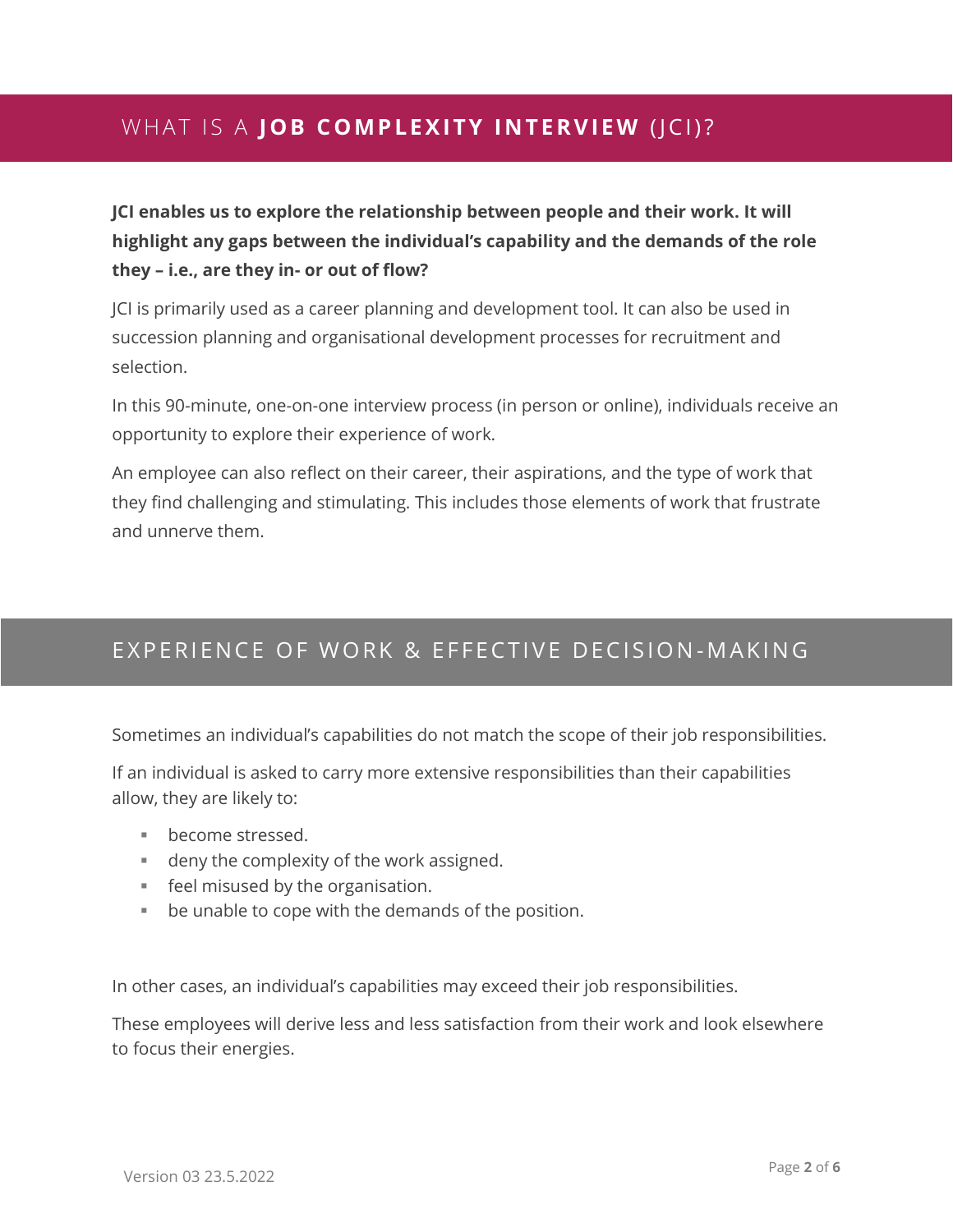

JCI allows us to **address the mismatch** between the employee's job responsibilities and their own capabilities.

When employees feel that they know where they are going, uncertainty is manageable, and decisions come readily.

## LEVELS OF WORK AND COMPLEXITY

The JCI process is founded on the principles of a theory called **STRATIFIED SYSTEMS THEORY** (SST) (Levels of Work) developed by Elliot Jacques.

**Seven themes** of work are described, each with a specific value-adding theme, and each concerned with providing a unique contribution to the organisation.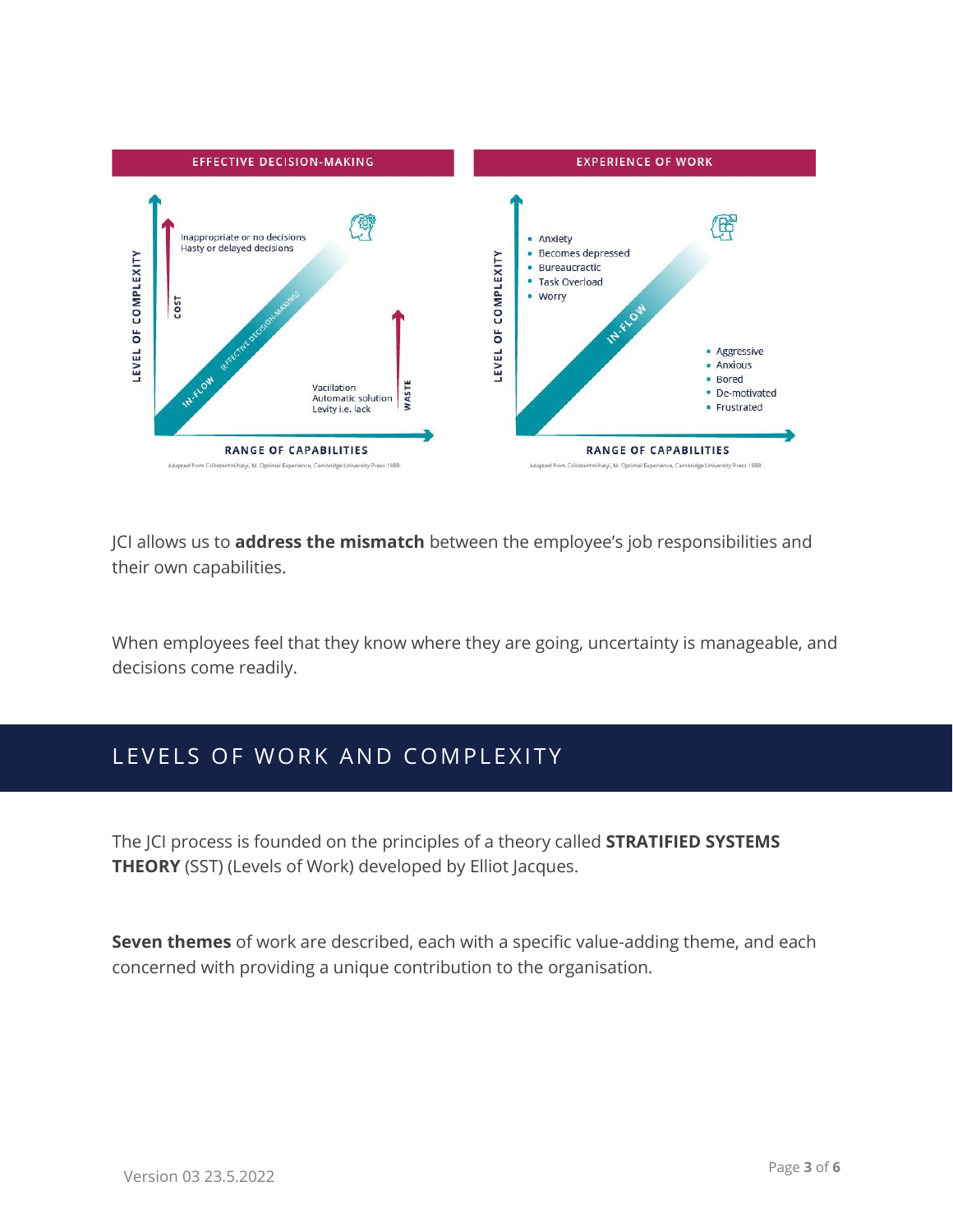The seven themes of work are:

- **Example 1** work is concerned with delivering quality.
- **Example 2** with ensuring service in the delivery of quality.
- **Level 3** with ensuring best practice in service and quality delivery.

This is termed the operational matrix and is the production engine of the organisation concerned with delivery.

- **Eevel 4** determines strategic operational development.
- **Example 15** directs strategic intent.

This is termed the organisational matrix and ensures the future viability of the organisation.

- **Level 6** creates a corporate citizenship.
- **Level 7** provides for corporate prescience.

These constitute the strategic/value systems matrix and ensure the global positioning and transformation of corporate entities and industry.

### *A JCI will establish at which level of work/complexity an individual is comfortable operating at and also determine if this will change over time, i.e., future potential.*

## WHY DO A JCI?

**Results from a JCI can be useful to make decisions about:**

### **S e l e c t i o n**

Determine a person's ability to deal with the complexity challenges of the position they are interviewed for.

The result is prepared against the background of the context of the role in the organisation.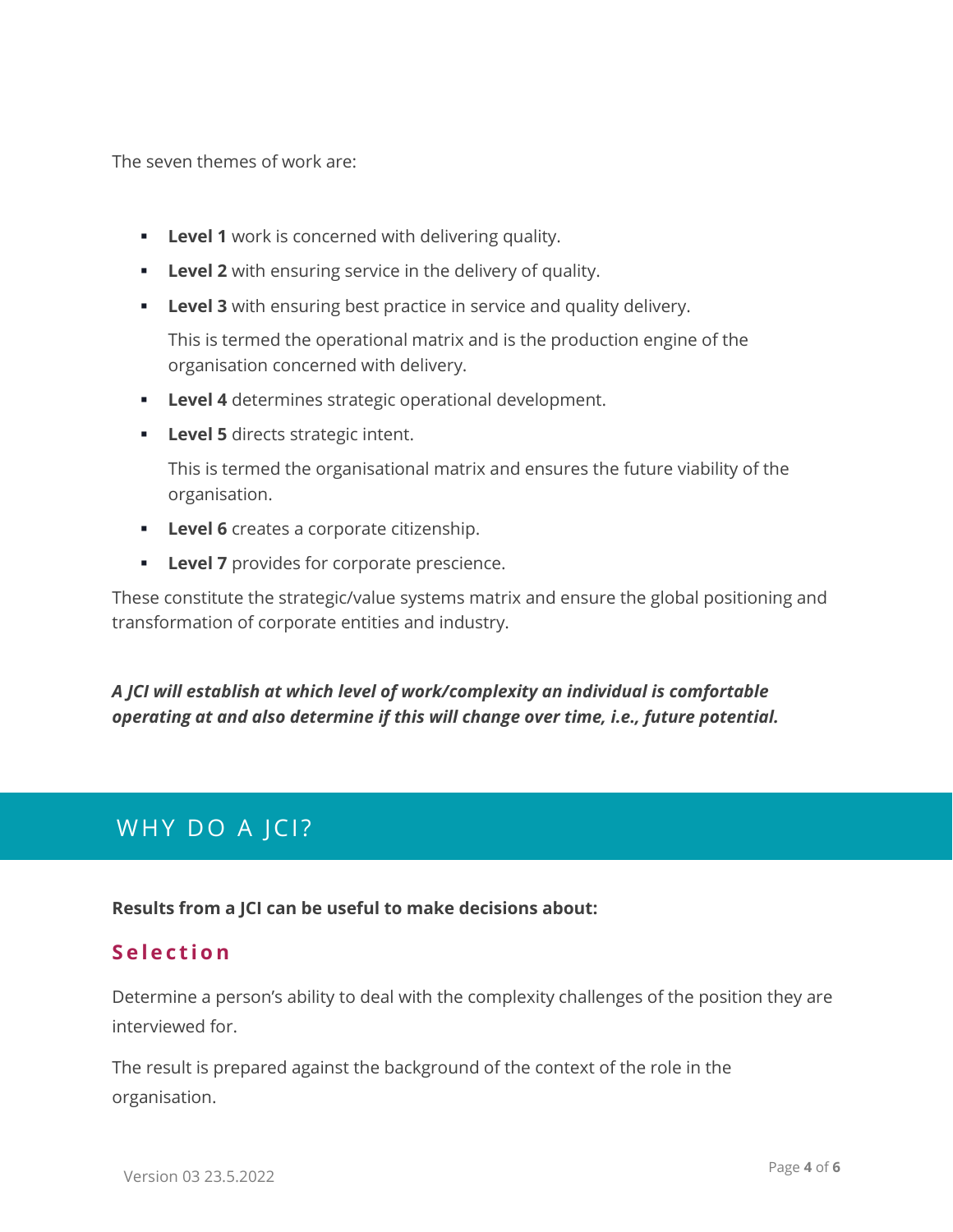### **D e v e l o p m e n t a l i n t e r v e n t i o n s**

Determine a person's current level of capability, potential growth, and development.

This is used to define the alignment between current position and person. This determines:

- **.** If the person is under-utilised or over-extended.
- **•** If the person is on par with the position (i.e., 'in-flow') and what competency development should be embarked upon.

**This is made possible by the work that is available on generic competencies for each complexity level or theme.**

### **Discussion on future development**

Explore potential future development which enables a constructive conversation regarding:

- **•** Career development.
- Succession opportunities (populating your leadership pipeline).
- **IDP** competency development and exposure (timeous and appropriate) required for future positions.
- **•** Platform for monitoring and coaching.
- **•** Organisational development interventions.

## WHAT ELSE SHOULD I KNOW?

| Entry requirements | Minimum age of 25 and 5-years work experience. |
|--------------------|------------------------------------------------|
| Duration           | 90 minutes                                     |